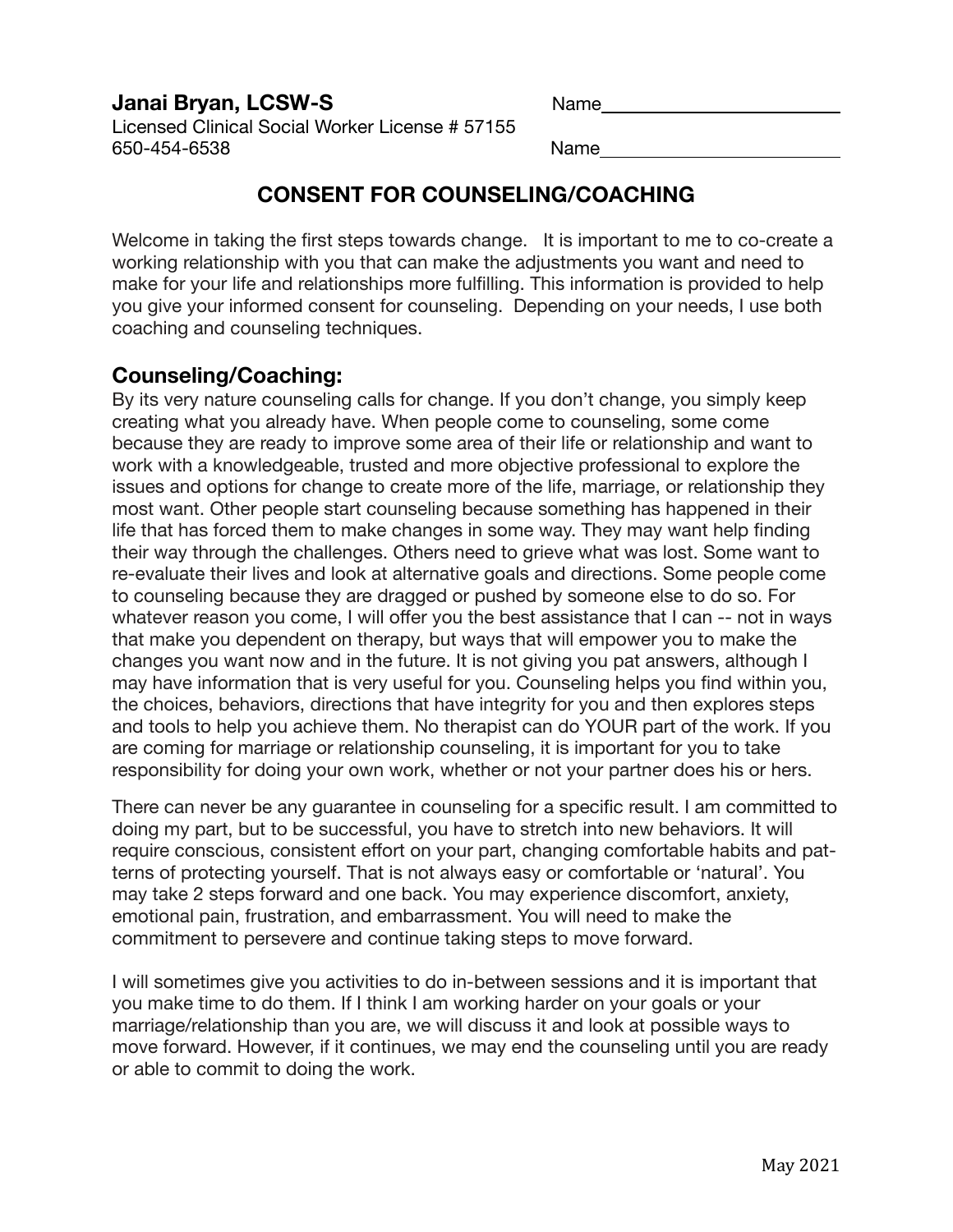I am committed to the work I do and the rate of progress depends on factors beyond my control, including, but not limited to, your effort, events that happen in your life, your ability to attend regular sessions, etc.

# **Ending the Helping Relationship:**

You are free to stop counseling at any time. If you or I believe that progress is not being made, either of us may talk about ending counseling and possible alternatives. I encourage you to let me know about your desire to end counseling (for any reason) so that we can summarize some of what has happened in your work with me, suggestions for the future and then look at possible resources and alternatives for you, whether that involves working on your own, or with a different professional, model of therapy, group, etc.

# **Confidentiality:**

What you talk about in counseling is confidential and under normal circumstances will not be revealed to anyone without your written consent. See my *Notice of Privacy*  **Practices** for more information. However, by state law, there are certain exceptions that you should be aware of and are listed below.

1) If you threaten to harm or kill yourself or another person, I am legally and ethically required to take action to protect the safety of the threatened person. Possible actions could include informed the intended victim, arranging for your hospitalization, notifying family or support system or alerting law enforcement.

2) If I know or suspect abuse or neglect of a child, an elder person or a disabled person, I am required to report my concerns to the Department of Family and Protective Services.

3) If I am ordered by a court order to testify or share records, I must do so. (This is different from a subpoena from an attorney requesting your records or information. I reply that I cannot comply without consent or order.)

4) If you name me in a lawsuit, the law states that I can, and sometimes am obligated to reveal information that would otherwise be confidential.

#### *\*If you have read & understand confidentiality, PLEASE INITIAL HERE*   $\frac{1}{\sqrt{1-\frac{1}{2}}}\frac{1}{\sqrt{1-\frac{1}{2}}\left(1-\frac{1}{2}\right)}$

I also expect YOU to keep confidential what your spouse, partner, or other person attending counseling with you reveals during our sessions, unless you have their specific consent to share it. If you tell others what the person says in counseling without their clear permission, it becomes unsafe, and disrespects their boundaries. Continued sharing of information revealed in counseling by a partner without their consent can lead to termination of therapy.

# **Other Legal Proceedings:**

Your work with me is not intended for use in any legal proceedings that you may be involved in with others, or with your spouse or partner. You agree through this consent to not subpoena Janai Bryan to testify against either party or to provide records in court actions (these include divorce and child custody proceedings).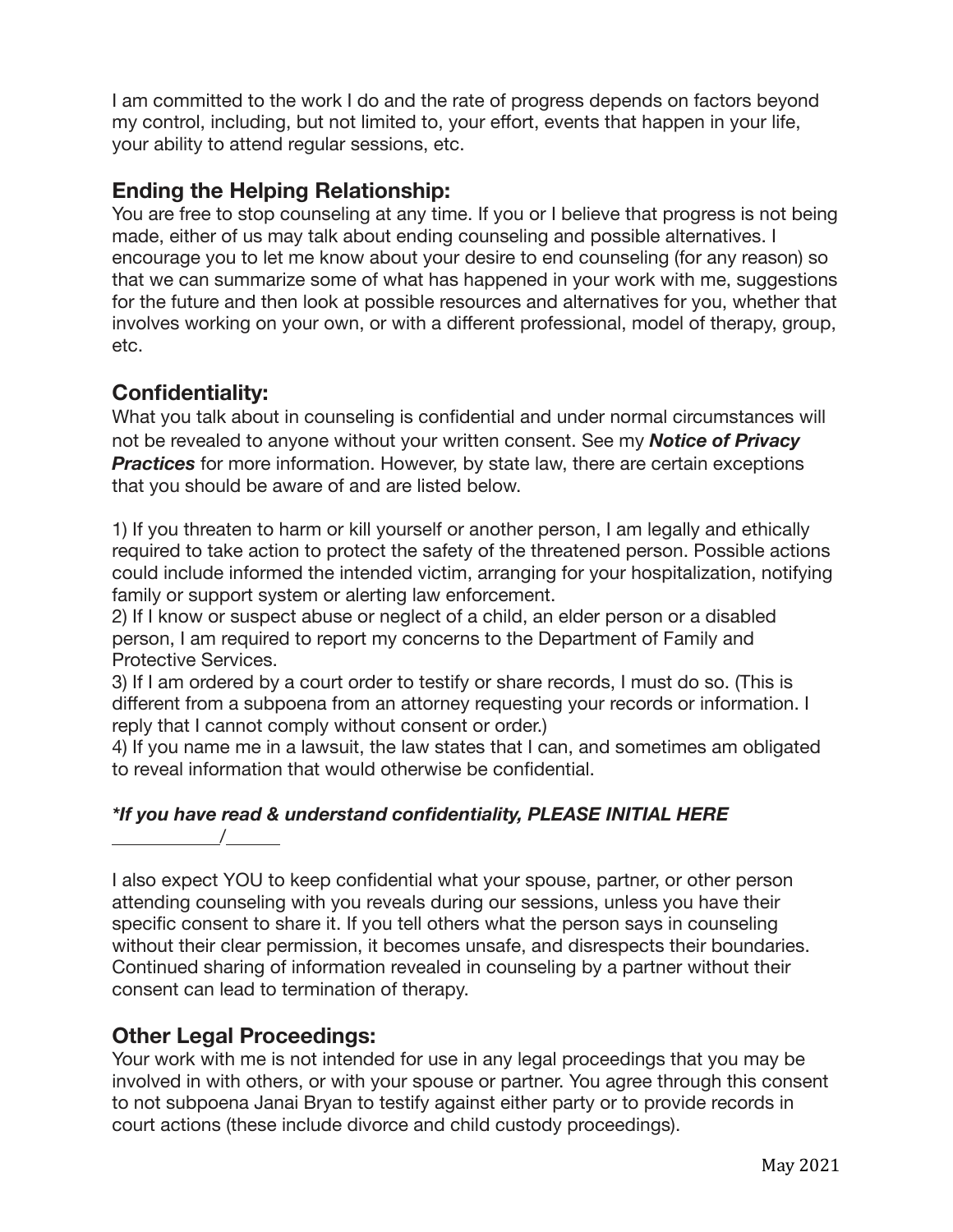# **Emergencies/Crisis/Availability:**

When you have difficulty, try using tools and information you have learned. If you need immediate help in a crisis or emergency situation after hours, weekends or when you cannot reach me soon enough during regular work hours and feel in crisis contact:

#### **• 911, OR**

- **• National Suicide Prevention 1-800-273-8255 or**
- **Travis County Crisis 512-472-4357**

I do have a confidential voice mail system that allows you to leave a message or text at anytime and will make every effort to return the message within 24- hours. I am unable to provide 24 Hour crisis service so please contact the above numbers when in crisis.

Occasionally an email does not come through; so if you do not hear from me within 1-2 working days, please re-send. My office number is 650-454-6538. If I am returning calls during regular hours, it is usually between clients and therefore I need keep it short. I am happy to answer questions, but if you need to discuss something in depth, it is best to schedule an appointment or try e-mail. My e-mail is not encrypted. You need to take precautions to keep your own e-mail confidential. See *Notice of Privacy*  **Practices** for further information. Whether text, email or v-mail I will do my best to respond within 1-2 business days.

### *\*If you have read & understand who to call in a crisis, INITIAL HERE* /

### **Appointments and Cancellations:**

Appointments run 50 minutes unless previously scheduled for a longer time. The session is your time, so if you need to come in late, we will meet for the rest of the scheduled time. Please just text or call when a circumstance arises when you know you are going to be late.

Cancellations need to occur **at least 24 hours in advance. Otherwise, you will be billed for the session. There is grace** given for first time appointments missed and in times when illness or unforeseen life circumstances arise. I value both our time and resources.

*\*If you have read & understand the cancellation policy, INITIAL HERE \_\_\_\_ /* 

#### **Standard Fees:**

I am a Licensed Clinical Social Worker, Supervisor and EMDR trained therapist. My fees are as follows"

\$165 for 50 minute session.

I value our time together and so if your financial situation changes during our time together, please invite me into that process and we can discuss the best new agreed upon cost per session.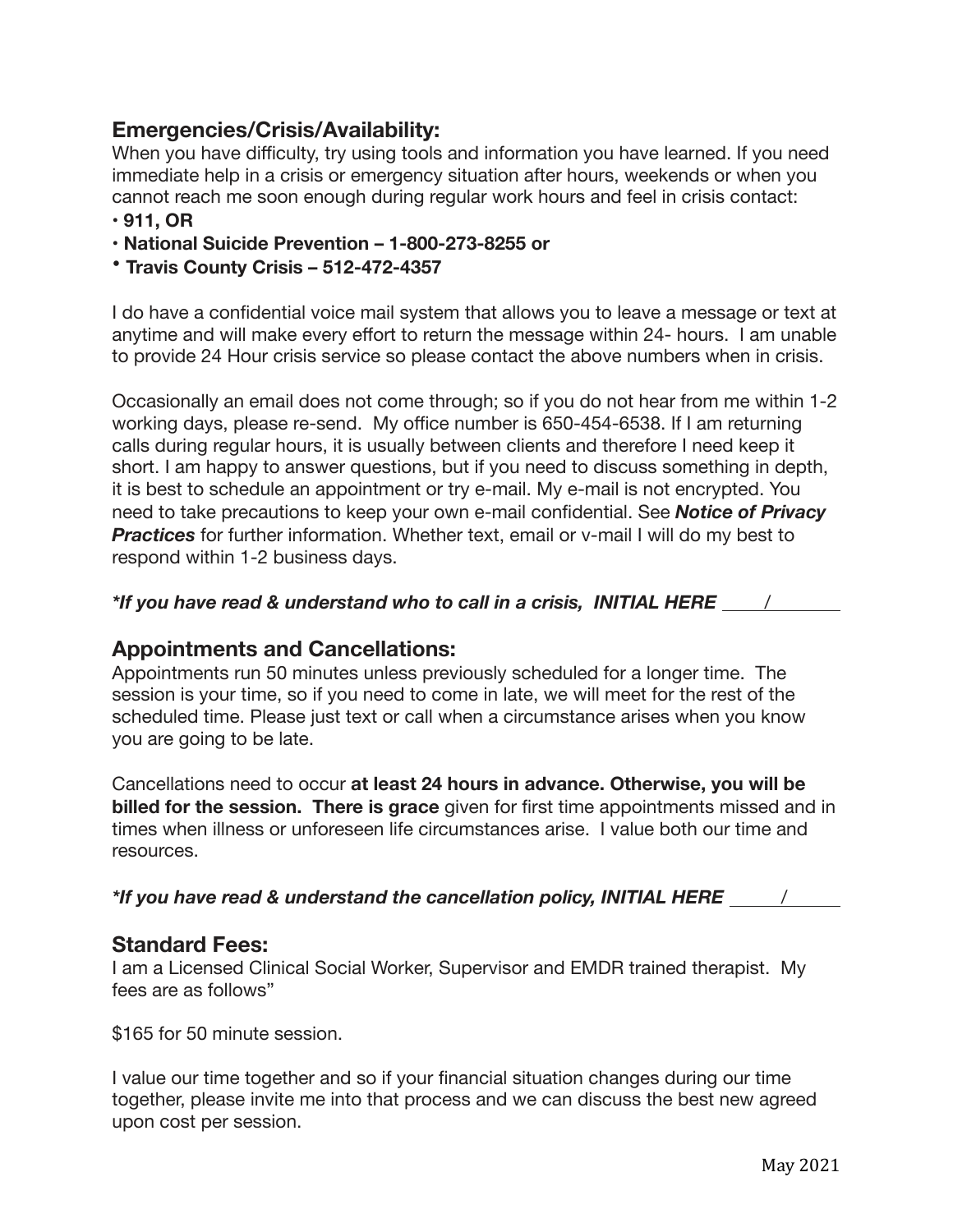#### *Phone Consultation Costs*

Telephone consultation fees are charged on a prorated basis in 15-minute increments.

### *Fees for Requests for Client Records*

You have the right to review or receive a summary of your records at any time, except in limited legal circumstances or situations when such release might be harmful to you or others. All requests for records must be made in writing. Fees for the copying of records provided will be charged at a minimum of \$0.40 per page for each page. We are required by law to provide records to you within fifteen (15) days of receiving a written request in non-emergency situations.

### *Fees for Depositions and Court Testimony*

I prefer to remain uninvolved in clients legal matters, as it often compromises the therapeutic relationship and necessitates referring you, the client, to a new therapist. Fees for depositions and court testimony; including preparation time, point to point travel time, and actual time on location to attend a hearing, give a deposition or testify, as well as the costs of complying with a subpoena for records or testimony regardless of which party issued the subpoena will be billed at the rate of per hour. By your signature below, you agree to pay the rate of per hour for my time, and you agree to pay the itemized charges upon receipt of an invoice.

#### **PAYMENT AND INSURANCE**

Payment is due upon arrival for your session unless other arrangements have been made in advance.

I am considered Out of Network for all insurance and do not file insurance claims for clients. Clients should call their own insurance company to see if they will pay reimbursement for out of network psychotherapy and what the procedure is for the client to file. Your health insurance carrier may require the disclosure of confidential information in order to process your claims. Only information required for billing and authorization will be disclosed. This does, however, require disclosure of diagnostic codes and procedure codes. I will provide the client with these necessary codes to assist them in filing insurance claims. Clients pay in full and they receive a Statement of Services that includes all necessary information so that they can submit to their insurance company for reimbursement. I cannot guarantee insurance reimbursement and it is the responsibility of the client to call their insurance company prior to future counseling appointments.

*\*If you have read & understand the Fees and Payment, INITIAL HERE* /